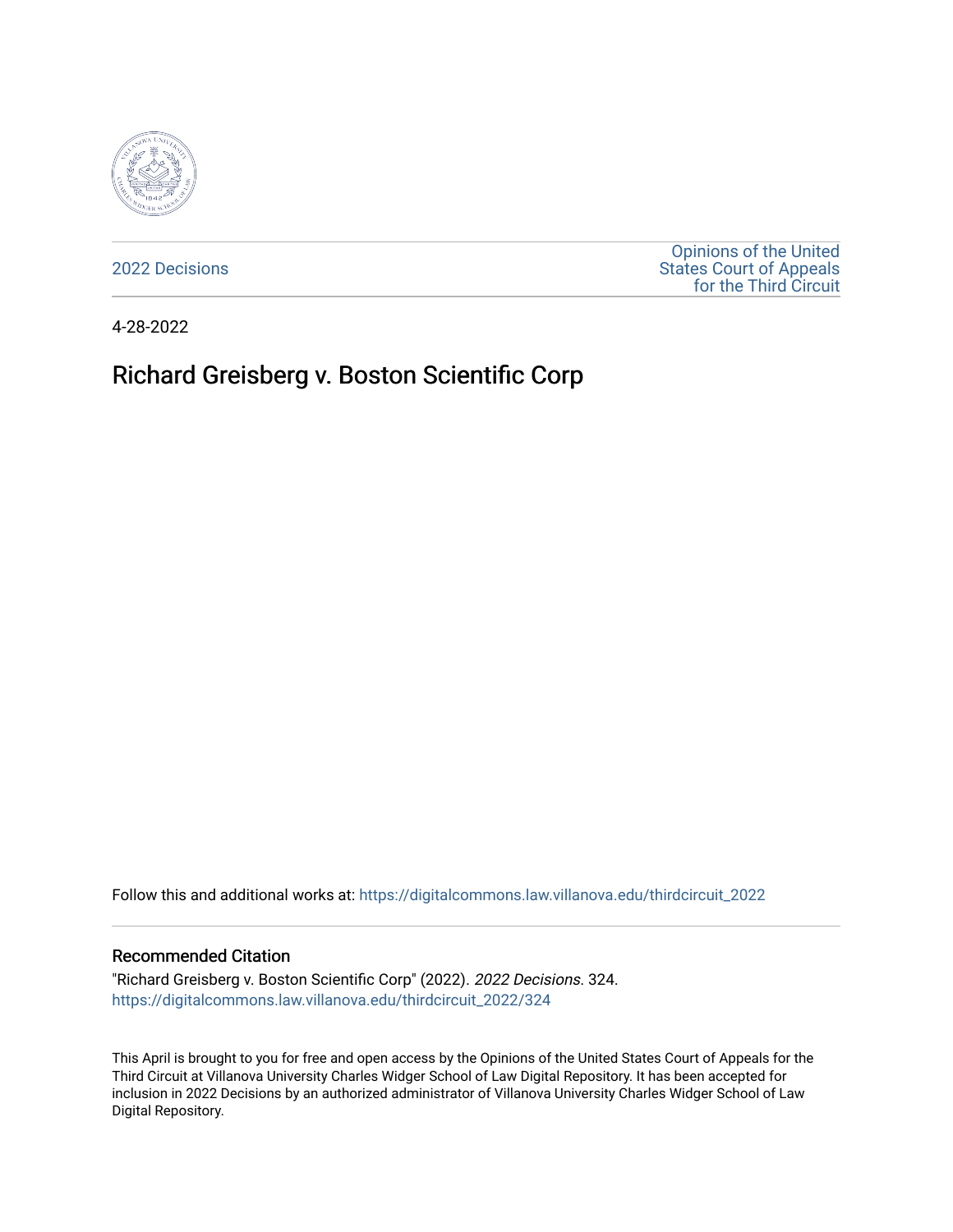### **NOT PRECEDENTIAL**

## UNITED STATES COURT OF APPEALS FOR THE THIRD CIRCUIT

 $\mathcal{L}=\mathcal{L}=\mathcal{L}=\mathcal{L}=\mathcal{L}$ 

No. 21-2364 \_\_\_\_\_\_\_\_\_\_\_

RICHARD GREISBERG, Appellant

v.

BOSTON SCIENTIFIC CORPORATION \_\_\_\_\_\_\_\_\_\_\_\_\_\_\_\_\_\_\_\_\_\_\_\_\_\_\_\_\_\_\_\_\_\_\_\_

On Appeal from the United States District Court for the District of New Jersey (D.C. No. 2-19-cv-12646) District Judge: Honorable John M. Vazquez

Submitted Pursuant to Third Circuit L.A.R. 34.1(a) on April 27, 2022

\_\_\_\_\_\_\_\_\_\_\_\_\_\_\_\_\_\_\_\_\_\_\_\_\_\_\_\_\_\_\_\_\_\_\_\_

Before: KRAUSE, BIBAS, and SCIRICA, Circuit Judges

(Opinion filed: April 28, 2022)

\_\_\_\_\_\_\_\_\_\_\_\_\_\_\_\_\_\_\_\_\_\_\_\_\_\_\_\_\_\_\_\_\_\_\_\_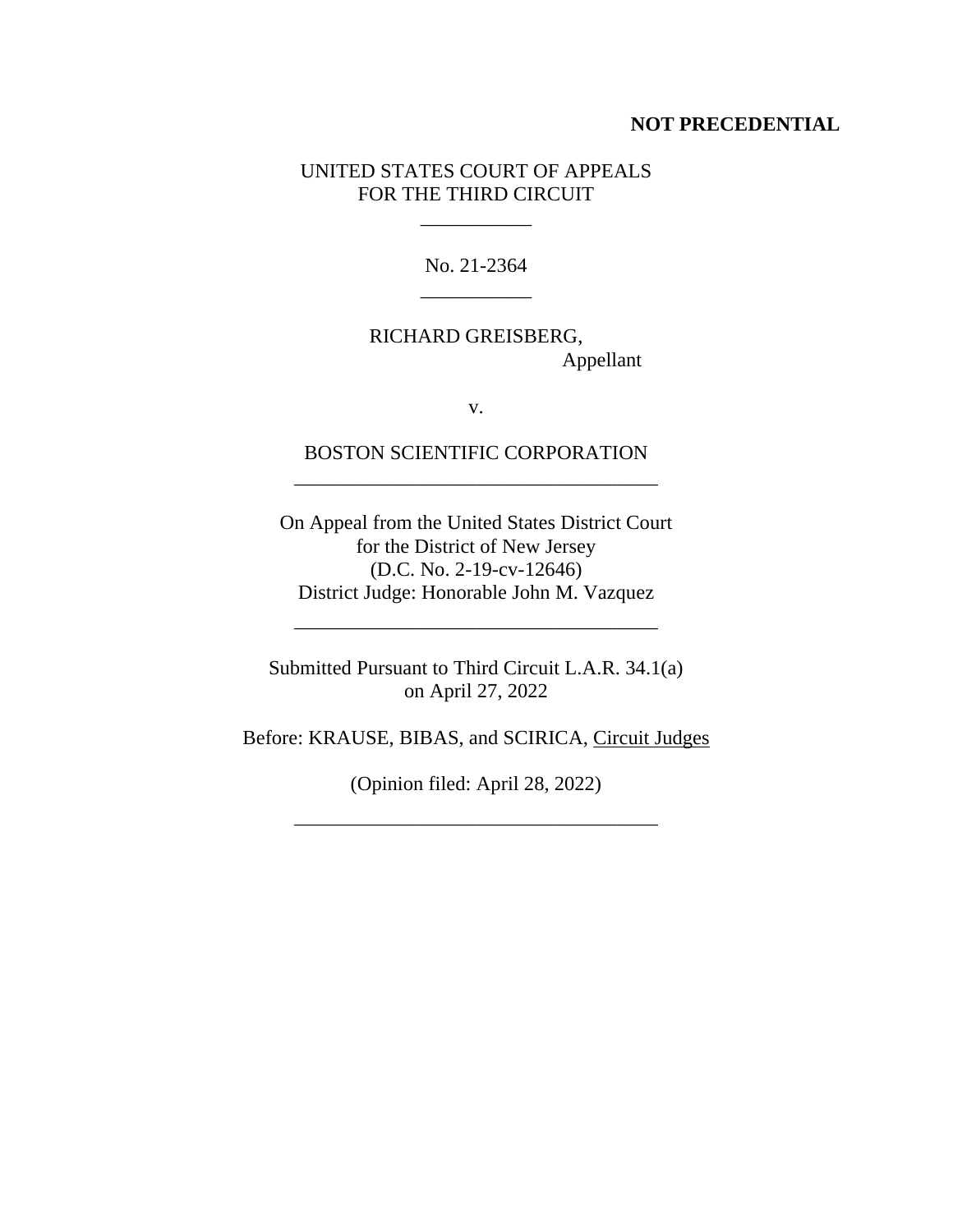# OPINION\* \_\_\_\_\_\_\_\_\_\_\_

\_\_\_\_\_\_\_\_\_\_\_

### PER CURIAM

This is a product liability action concerning the Greenfield™ Vena Cava Filter (the "Greenfield Filter"), a medical device manufactured by the appellee, Boston Scientific Corporation.<sup>1</sup> The appellant, Richard Greisberg, alleged in the operative second amended complaint that in 2002, he was given a Greenfield Filter to protect against pulmonary embolism. According to Greisberg, the filter began to tilt sometime after implantation, causing it to penetrate the wall of the superior vena cava, thus exposing his organs to potential damage. Greisberg claimed that Boston Scientific failed to provide adequate warnings about the risk of migration, penetration, and premature death associated with the Greenfield Filter, in violation of New Jersey's Product Liability Act, N.J. Stat. Ann. §2A:58C-4.<sup>2</sup> The District Court granted Boston Scientific's motion to dismiss the second amended complaint. Greisberg appealed.

This disposition is not an opinion of the full Court and pursuant to I.O.P. 5.7 does not constitute binding precedent.

<sup>&</sup>lt;sup>1</sup> The Greenfield Filter is subject to federal regulations and oversight by the Federal Drug Administration (FDA), having received clearance under §510(k) of the Medical Device Amendment on November 8, 1990.

<sup>&</sup>lt;sup>2</sup> Greisberg has abandoned his other claims on appeal. Therefore, we will not consider them. See Laborers' Int'l Union of N. Am., AFL-CIO v. Foster Wheeler Corp., 26 F.3d 375, 398 (3d Cir. 1994).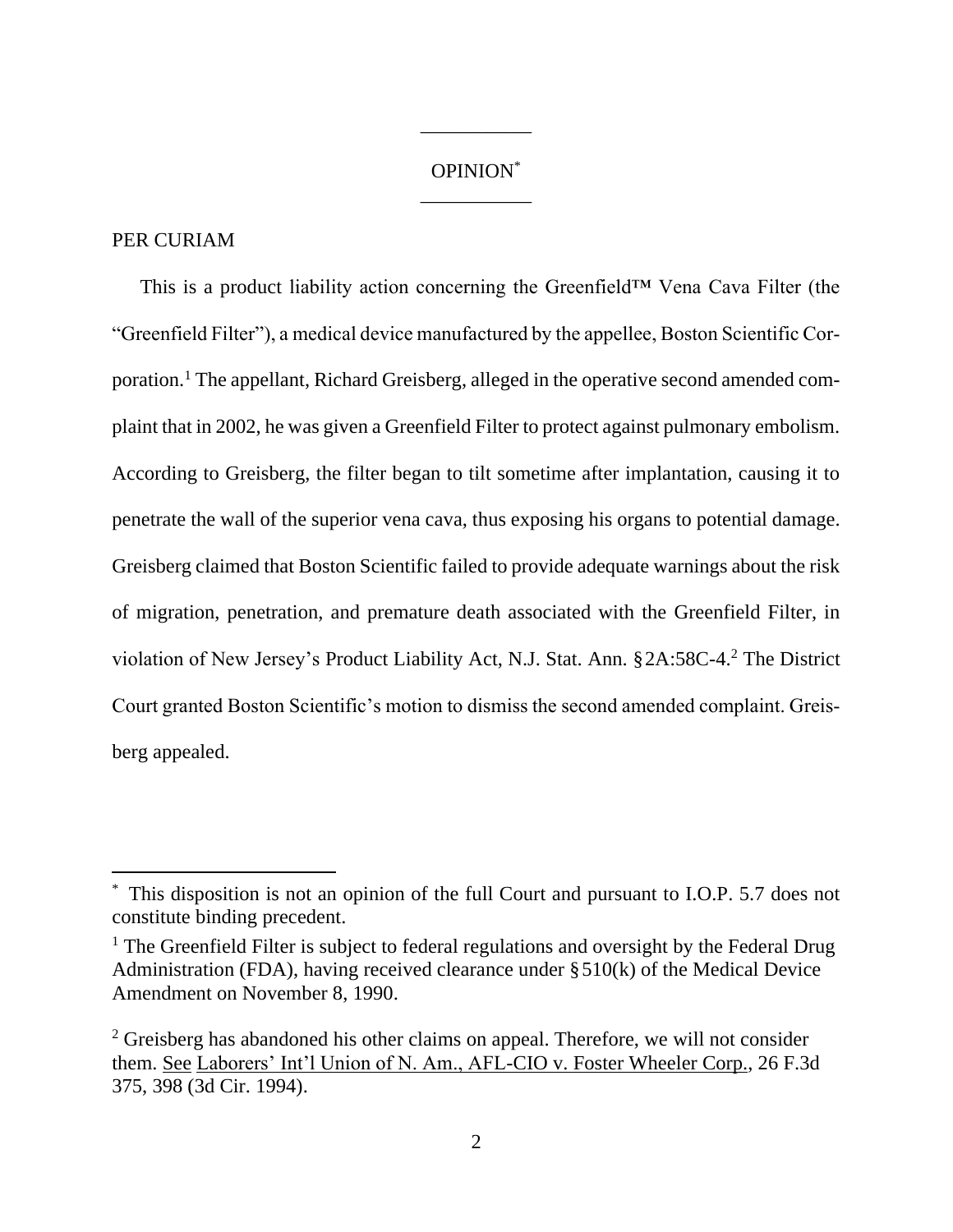We have jurisdiction under 28 U.S.C. § 1291.<sup>3</sup> We exercise a plenary standard of review. See Fleisher v. Standard Ins. Co., 679 F.3d 116, 120 (3d Cir. 2012). In reviewing a dismissal under Rule 12(b)(6), "we accept all factual allegations as true" and "construe the complaint in the light most favorable to the plaintiff." Pinker v. Roche Holdings Ltd., 292 F.3d 361, 374 n.7 (3d Cir. 2002). "To survive a motion to dismiss, a complaint must contain sufficient factual matter, accepted as true, to 'state a claim to relief that is plausible on its face.'" Ashcroft v. Iqbal, 556 U.S. 662, 678 (2009) (quoting Bell Atl. Corp. v. Twombly, 550 U.S. 544, 570 (2007)). In addition to the complaint, a district court may consider "exhibits attached to the complaint and matters of public record." Pension Benefit Guar. Corp. v. White Consol. Indus., Inc., 998 F.2d 1192, 1196 (3d Cir. 1993).

Under New Jersey law, a manufacturer of a product is liable for harm caused by a product that is "not reasonably fit, suitable or safe for its intended purpose" if, as relevant here, it "failed to contain adequate warnings or instructions." N.J. Stat. Ann. §2A:58C-2. When the product at issue is a medical device, the manufacturer's duty to warn applies to the physician as a "learned intermediary" rather than to the patient himself.<sup>4</sup> Hrymoc v. Ethicon, Inc., 249 A.3d 191, 217 (N.J. Super. Ct. App. Div. 2021). "If the warning or instruction given in connection with a [device] has been approved or prescribed by the  $[FDA] \ldots$ , a rebuttable presumption shall arise that the warning or instruction is adequate." N.J. Stat.

<sup>&</sup>lt;sup>3</sup> The District Court exercised jurisdiction pursuant to 28 U.S.C. § 1332(a).

<sup>&</sup>lt;sup>4</sup> As the District Court noted, Greisberg did not allege that Boston Scientific marketed the device directly to consumers. C.f. Perez v. Wyeth Labs. Inc., 734 A.2d 1245, 1257 (N.J. 1999) (holding that the learned intermediary doctrine does not apply to the direct marketing of drugs to consumers).